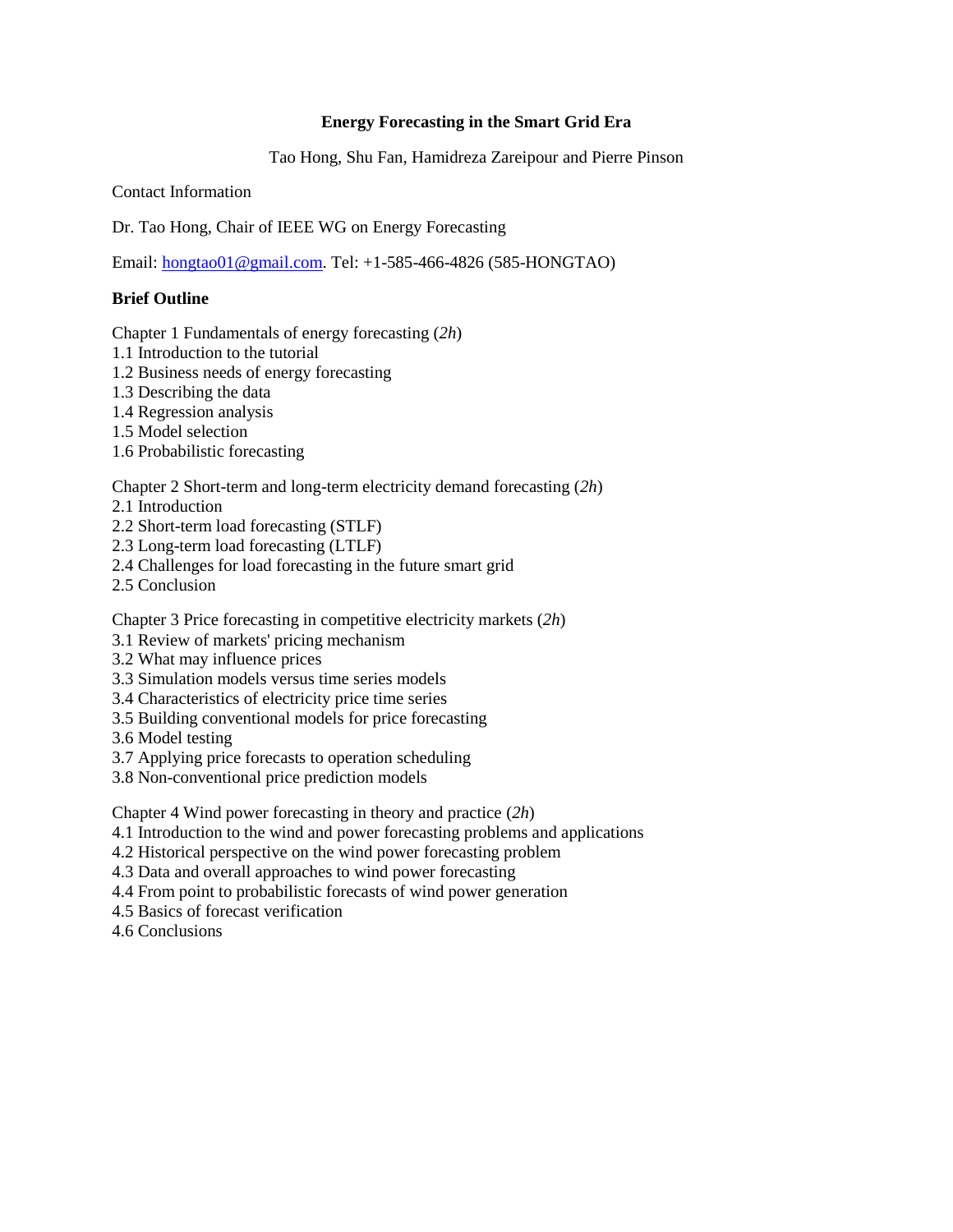#### **Abstract**

Wide range deployment of smart grid technologies enables utilities to monitor the power systems and gather data on a much more granular level than ever before. While the utilities can potentially better understand the customers, design the demand response programs, forecast and control the loads, and plan the systems, etc., they are facing analytic issues with making sense and taking advantage of the "big data". This tutorial offers a comprehensive overview of energy forecasting to utility analysts, planners, operators and their managers. The participants will learn the fundamentals and the state-of-the-art of load, price and wind forecasting.

Forecasting electricity demand is crucial for the effective operations and planning of electric power systems. Load forecasts are widely used across all sectors of the utility industry and by many business units of a utility. Such forecasts can be roughly categorized into two groups depending upon the forecasting horizon, short-term forecast, which provides essential information for economic dispatch, unit commitment and electricity market, and long-term forecast, which is an integral process in scheduling the construction of new generation facilities and in the development of transmission and distribution systems. This tutorial will review the technical developments of load forecasting in the last three decades, focusing on the representative forecasting approaches and covering different forms of forecasts, including point forecasts, interval and probabilistic forecasts. Case studies of both long-term and short-term load forecasting for utilities in the US and Australia will be presented, and the opportunities and challenges of load forecasting in the future smart grid environment will also be discussed.

After the introduction of competition in electric power sector in many regions, wholesale electricity prices are determined based on supply and demand. Unlike other commodities, electricity must be produced and consumed at the same time with practically no "warehousing" opportunity. This makes electricity market prices highly volatile, compared to market prices for other commodities, and thus, hard to accurately predict. This part of the tutorial will review the fundamentals, applications, techniques and challenges of short-term electricity market price forecasting. Conventional methods, which focus of forecasting exact price values, as well as non-conventional methods, which are tied to the needs of forecast users, will be discussed. Case studies of applying price forecasts to scheduling problems for both the supply and demand-sides will be presented. The focus will be electric energy prices, while characteristics of reserve and regulation prices will also be reviewed.

With the rapidly increasing penetration of wind energy in power systems and electricity markets, forecasting at time scales of minutes to days is recognized as a necessary input to various operational and decision-making problems. Forecasting of wind power generation is not a trivial problem though, since requiring multi-disciplinary approaches combining expertise in mathematics/statistics, meteorology and power systems engineering. The tutorial will aim at first introducing motivations for prediction by presenting a number of relevant operational problems, also giving it a historical perspective. Research and development in that field can be traced back to the early 1980s, with pioneering work by meteorologists and statisticians. Since then, a wealth of different approaches was proposed for the improvement of wind power forecasts in various forms. Following a presentation of necessary and suggested input data (i.e., different sorts of meteorological forecasts, as well as meteorological and power measurements), an overview of the state of knowledge will be given. The various approaches to the generation of predictions depending upon the lead times of interest will be reviewed. Emphasis will also be placed on the various forms of wind power predictions, including deterministic and probabilistic forecasts, as well as scenarios. Since forecasts are to be seen as a primary product as input to decision-making, it is of utmost interest to evaluate their quality prior to their use. An overview of methods, scores and diagnostic tools will be given for all types of forecasts, also giving hints on the levels of expected forecast skill to be expected today.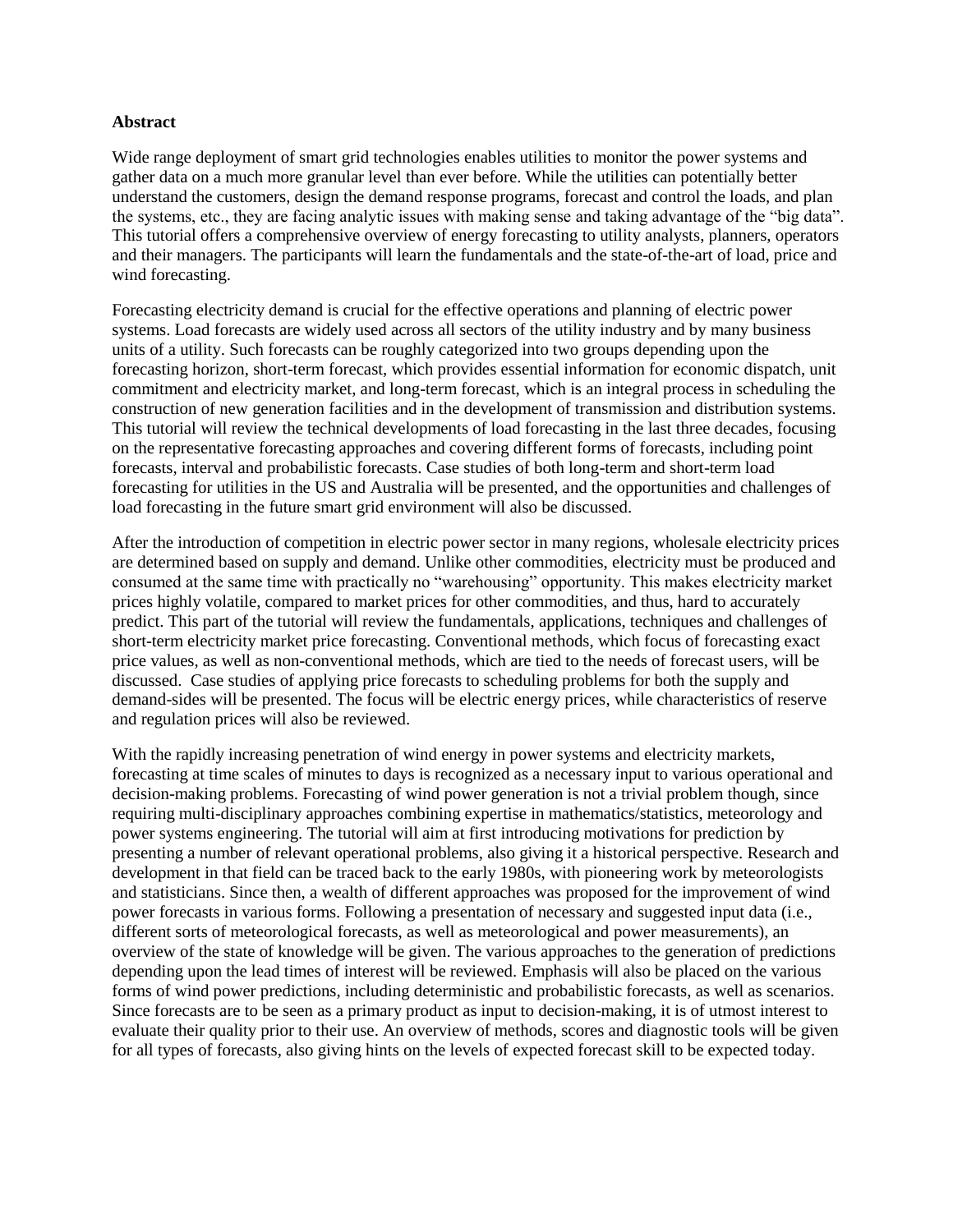#### **Instructors' Biographies**

### *Dr. Tao Hong, SAS Institute, USA*

Dr. Tao Hong is an Industry Consultant at SAS Institute, where he leads the forecasting vertical of the utilities business unit. His major areas of expertise are in forecasting and optimization. He has applied various statistical and optimization techniques to the development of algorithms and tools for utility applications of analytics, such as energy forecasting, power system planning, renewable integration, reliability planning and risk management, etc. He has been providing consulting services to numerous large and medium utilities in Americas, EMEA and AP. The long term spatial load forecasting methodology implemented in his MS thesis and the short term forecasting methodology proposed in his PhD dissertation has been commercialized and deployed to many utilities worldwide. Dr. Hong currently serves as the Founding Chair of the IEEE Working Group on Energy Forecasting, where he leads the efforts of improving the forecasting practice of the utility industry. He has organized, chaired, and participated in many forecasting related sessions in several major conferences sponsored by IEEE Power and Energy Society and INFORMS. He is the General Chair of Global Energy Forecasting Competition and the Guest Editor in Chief of IEEE Transactions on Smart Grid – Special Issue on Analytics for Energy Forecasting with Applications to Smart Grid. Dr. Hong is an adjunct instructor at NC State University teaching load forecasting and demand response related topics at both Electrical & Computer Engineering department and Advanced Analytics Institute. He is also an instructor at SAS Institute teaching the Business Knowledge Series course "Electric Load Forecasting: Fundamentals and Best Practices".

Dr. Hong received his B.Eng. in Automation from Tsinghua University, Beijing, a M.S. in EE, a M.S. with co-majors in OR and IE, and a Ph.D. with co-majors in OR and EE from North Carolina State University.

# *Dr. Shu Fan, Monash University, Australia*

Shu Fan received the B.S., M.S. and Ph.D. degrees in electrical engineering from Huazhong University of Science & Technology (HUST), Wuhan, China. From 2004 to 2006, he was doing postdoctoral research work sponsored by Japanese Government in Osaka Sangyo University. He was a visiting assistant professor at the Energy Systems Research Center of The University of Texas at Arlington from 2006 to 2007. Presently, he is a senior research fellow at Business and Economic Forecasting Unit, Monash University. His research interests include energy system forecasting, power system control, stability analysis, and power electronics. In the past years, he has published extensively in the prestigious academic journals, including IEEE Transaction on Power Systems, IEEE Transaction on Industry Application, IEEE Transaction on Energy Conversion, Energy Conversion and Management, IET Generation, Transmission & Distribution, etc. He has engaged in forecasting practice with electric regulators and utilities worldwide in developing load forecasts and wind generation forecasts. Currently he is providing short-term and long-term load forecasting advice for Australian Energy Market Operator (AEMO) for all the regions of the National Electricity Market (NEM). As an international recognized researcher, he is invited as referees for major academic journals in electrical engineering and forecasting. Dr. Shu Fan is a senior member of Institute of Electrical and Electronics Engineers (IEEE) and a member of International Institute of Forecasters (IIF).

# *Dr. Hamidreza (Hamid) Zareipour, University of Calgary, Canada*

Dr. Hamidreza (Hamid) Zareipour received his Bachelor and Master degrees in Electrical Engineering in 1995 and 1997 from K.N. Toosi and Tabriz universities, Iran, respectively. He was a university lecturer at Persian Gulf University, Iran, from 1997 to 2002, where he also served as the Manager of IT and Director